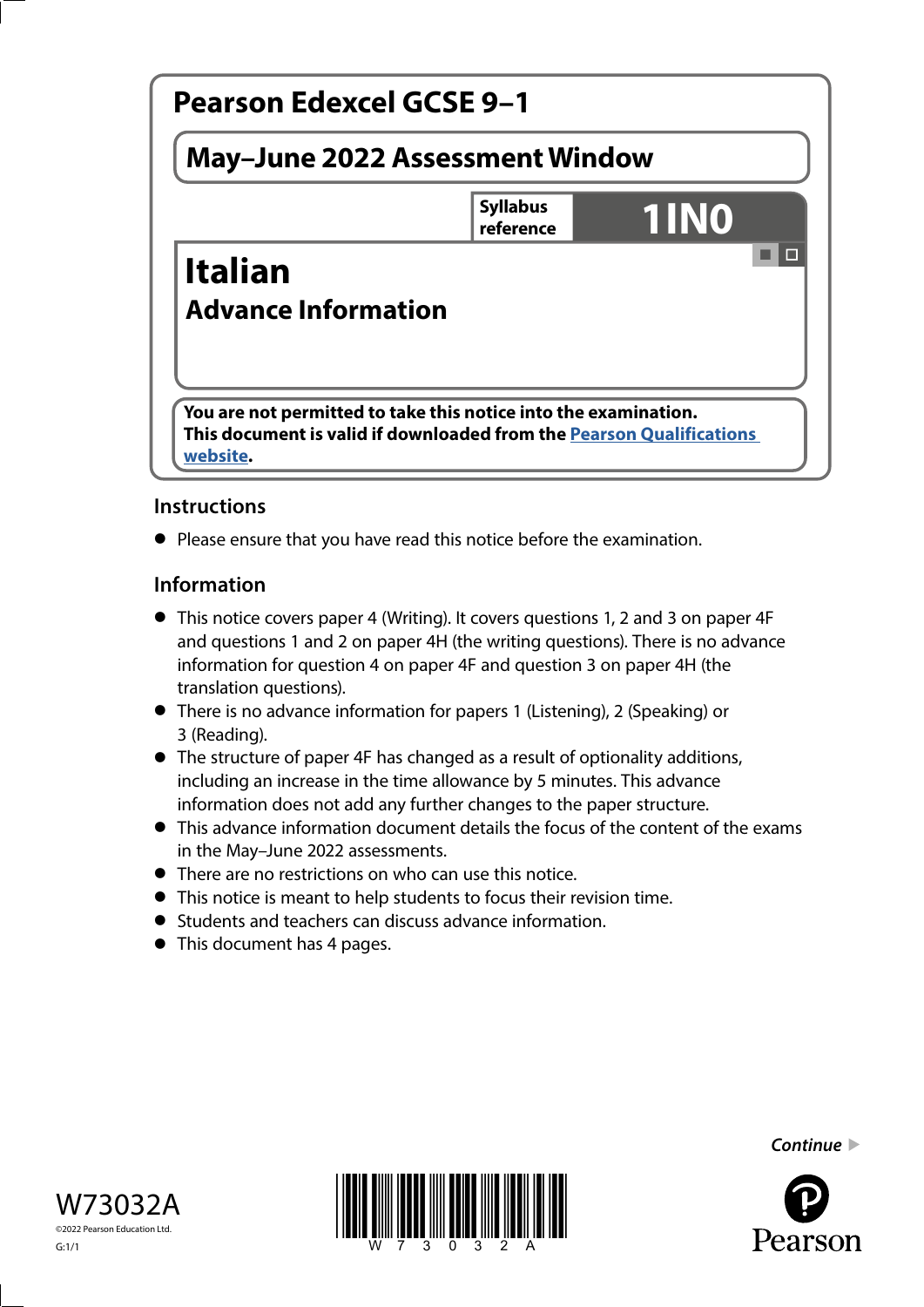#### **General advice**

- In addition to covering the content outline in the advance information, students and teachers should consider how to:
	- manage their revision of parts of the specification which may be assessed in areas not covered by the advance information
	- manage their revision of other parts of the specification which may provide knowledge which helps with understanding the areas being tested in 2022.
- For specifications with synoptic assessments, topics not explicitly given in the advance information may appear, e.g. where students are asked to bring together knowledge, skills and understanding from across the specification.
- For specifications with optional papers/topics/content, students should only refer to the advance information for their intended option.
- For specifications with NEA, advance information does not cover any NEA components.

A link to the Joint Council for Qualifications guidance document on advance information can be found on the Joint Council for Qualifications website or [here](https://www.jcq.org.uk/wp-content/uploads/2021/10/Advance-Information-for-General-Qualifications-2021-22.pdf).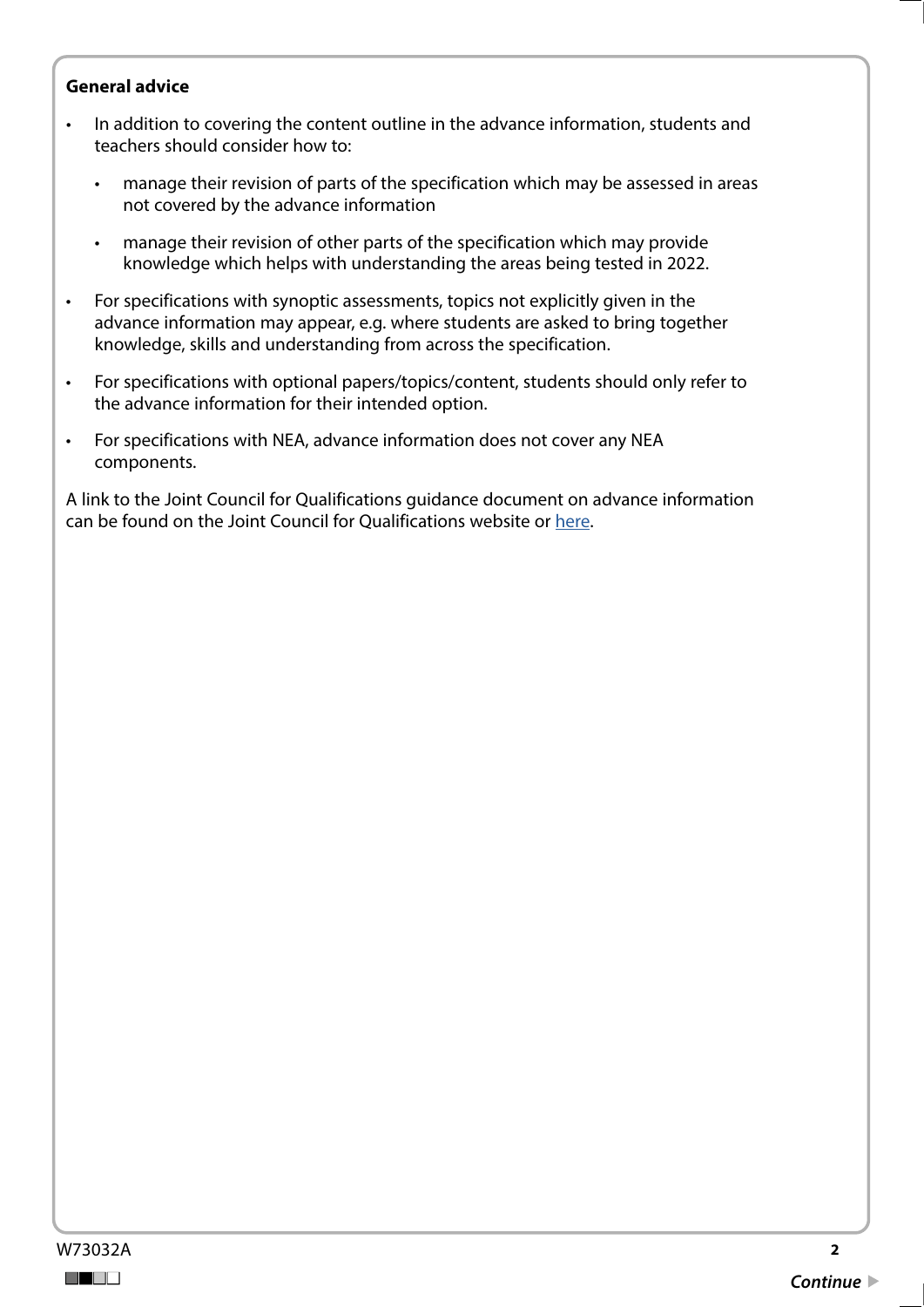## **Advance Information**

#### **Subject specific section**

- This advance information details the major focus of the content of the 2022 assessments in GCSE Italian, Paper 4 (Writing).
- Students may focus their revision on these specific topics, but it is still important to understand these in the context of the whole theme to be able to both answer questions in the assessment and support their progression.